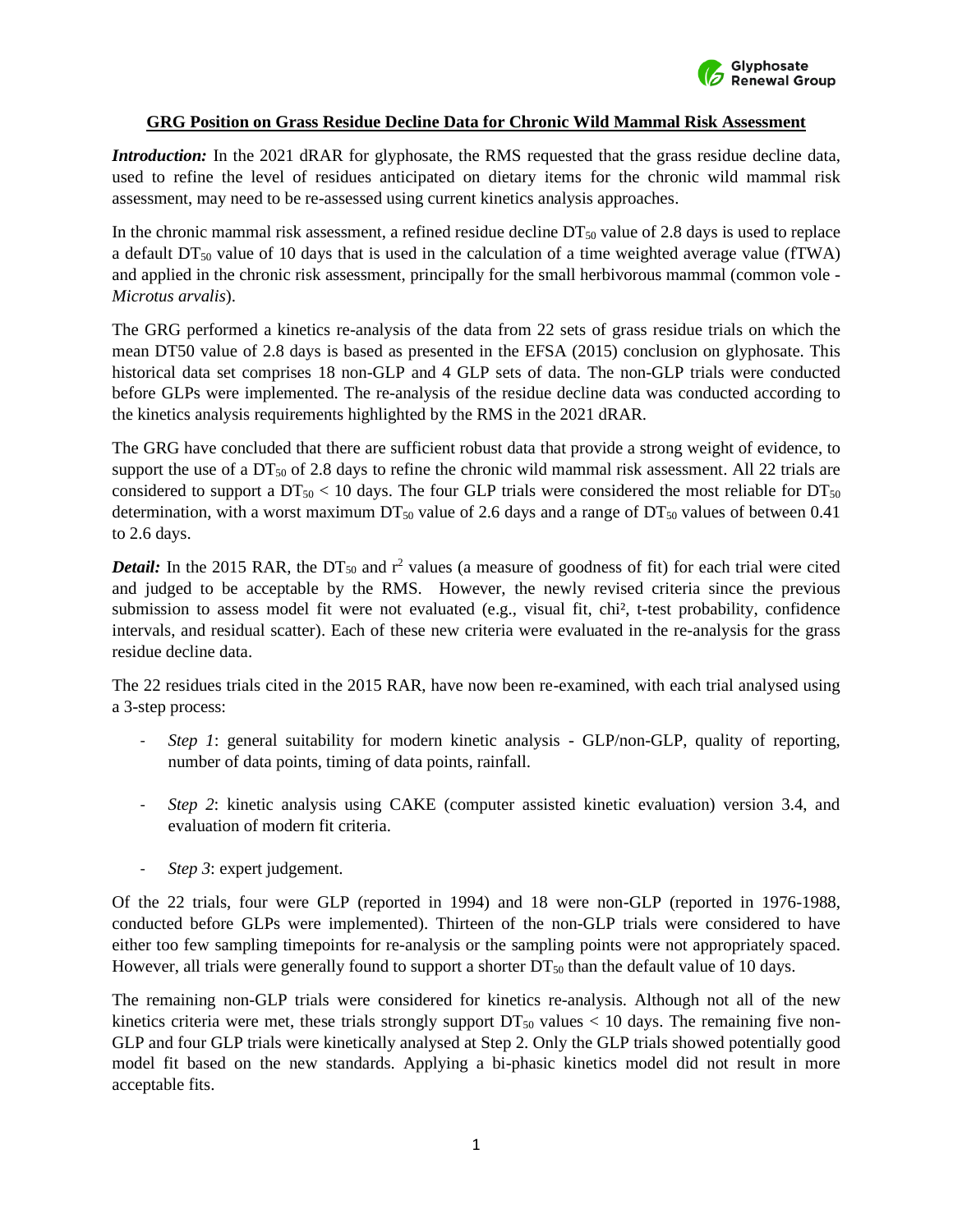

At Step 3 an expert judgement was made, with the following observations:

- Rainfall occurred in all but one trial. In the non-GLP trials, daily rainfall amounts could not be determined.
- In the four GLP trials, rainfall was recorded on Day 0 or Day 1 but this was very light, with a maximum rainfall amount of  $\leq$ 3.4 mm/day.
- The four sampling timepoints in the GLP trials were early  $(D0, 1, 3, 5)$  post application) and highly relevant to accurate determination of an expected short  $DT<sub>50</sub>$  value. The non-GLP trials had one or two early sampling time points, close to the expected  $DT_{50}$  (D0, 3, 7, 9, 10, 14; or D0, 3, 7, 10, 14) that gave a reasonable level of certainty in  $DT<sub>50</sub>$  estimates.
- Residues in samples from earlier timepoints are considered more relevant for dietary consumption as the action of glyphosate on plants leads to wilting shortly after application (typically within 6-9 days post application), so plant material would be less palatable to voles and would provide a less suitable habitat / refuge.
- Despite the age of the studies  $(20 40 \text{ years})$  the quality of the reported non-GLP trials is considered to support the relevance of a short  $DT<sub>50</sub>$ , that fits with the EU environmental / climatic conditions.
- Overall, 21 of the 22 trials indicate  $DT_{50}$  <10 days. Multiple 'non-GLP' studies 'visually' support a  $DT<sub>50</sub>$  value much shorter than 5 days but are not considered in the re-analysis due to a low number of timepoints. These older studies were not conducted specifically for determining residues in vole diet to refine wild mammal risk assessment. Despite this fact, the trials absolutely do inform on the behaviour of glyphosates residues in foliage following spray applications at rates relevant to the proposed GAP for use in European countries, that do reflect a range of anticipated climatic conditions.
- The GRG believe that a shorter  $DT_{50}$  value (< default  $DT_{50}$  of 10 days) is relevant to apply at the refinement step of the chronic mammal risk assessment. The assumptions around the use of a 10 day  $DT<sub>50</sub>$  in the EFSA (2009) guidance include consideration of more persistent substances no longer on the EU market and non-EU data; and therefore, arguably, is not representative of the relevant environmental variability in the EU (Ebeling & Wang,  $2018$ )<sup>1</sup>.
- Based on the Step 3 expert analysis, the four GLP trials were considered the most reliable for  $DT_{50}$  determination, with the remaining non-GLP trials also strongly supporting a  $DT_{50}$  < 10 days.

The worst case  $DT_{50}$  from the four GLP trials is estimated to be 2.6 days. In conjunction with the weight of evidence provided by the whole dataset including the non-GLP trials, a  $DT<sub>50</sub>$  of 2.8 days is supported by the existing residue decline data. Furthermore, to reference a much larger data set, Ebeling and Wang (2018), examined foliage residue dissipation trials covering 30 compounds and 396 field residue trials from a range of crops. Across all trials, for all compounds, covering multiple zones and crops, the

<sup>1</sup> Ebeling M, Wang M. Dissipation of plant protection products from foliage. Environ Toxicol Chem. 2018 37:1926- 1932. doi: 10.1002/etc.4148.